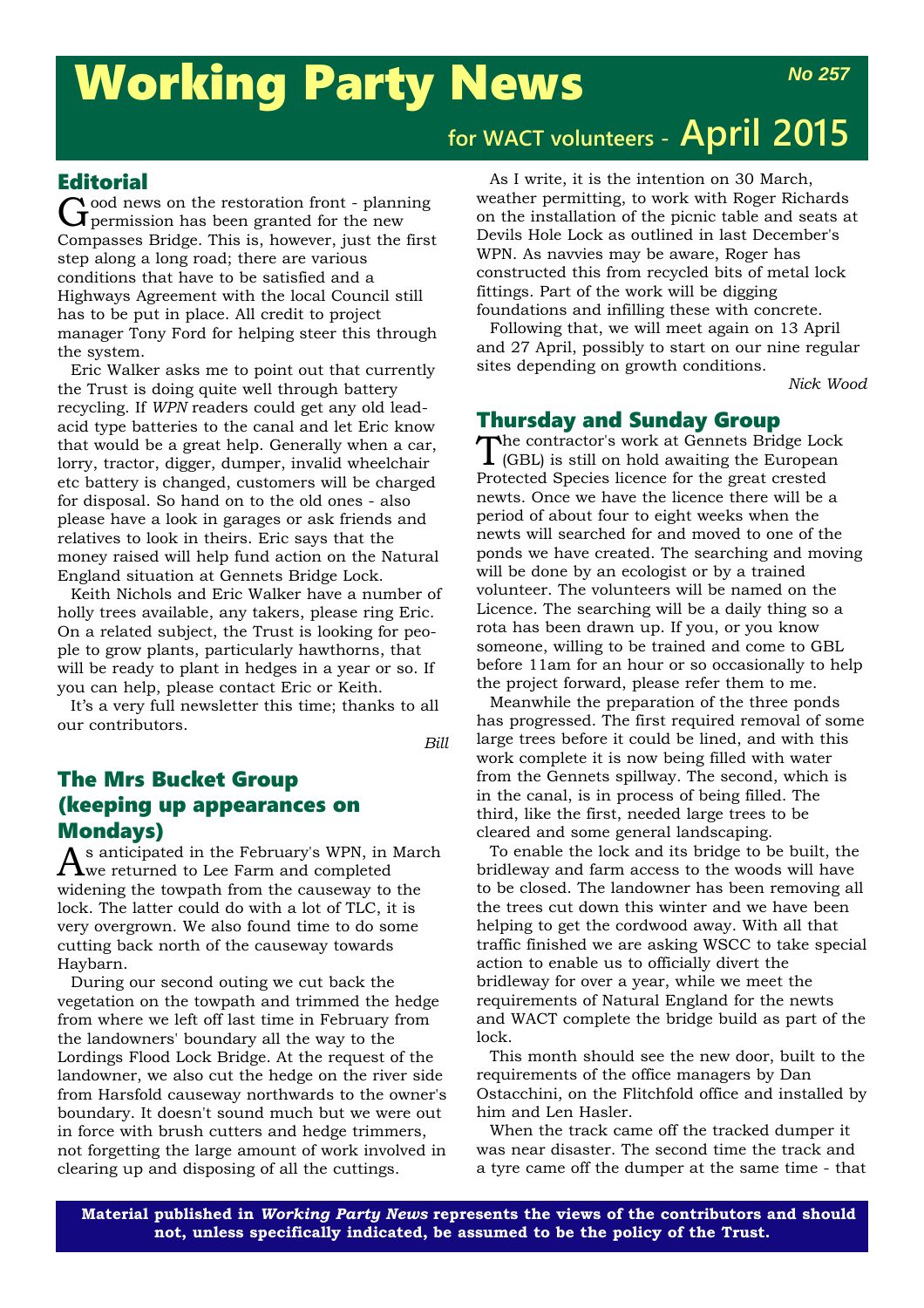

was very bad. But by the third time the dumper lost a track we found getting it back on again was pretty well routine. Much of the credit for these repairs goes to Danilo and Len, again!

The Thursday & Sunday Group meets at 09:30. The TSG has a work briefing form emailed out before the working day. Please email Eric Walker if you want to get on that circulation list.

*Eric Walker*

### Mid Week Working Party

nce again the weather has been kind to us up at the 'northern end' and we have been able to continue the clearance work in Hunt Park. Most of the toppled willow trees have been dealt with and left as log piles or disposed of, giving a clear view of the ponds and habitat. It's been a terrific effort by the whole group and well appreciated by many local residents.

During the month a small team went off with Margaret Darvill and lengthsman Peter Topp to work on clearing near Rushett's Farm, what a difference already but more to be done in April.

We commenced work cutting back on the offside bank near Birch Copse, thanks to Derek Heath and Graeme Lewington for piloting *May Upton*.

This work will continue for a few weeks to come.

Over the coming weeks we'll be going on to Gosden Common between the aqueduct and Eastwood Road and need to clear the offside bank below the Compasses Mobile Home Park.

*David Daniels (MWWP Leader pro-tem)*

### Tickner's Heath Depot

 $\sqrt{\phantom{a}}$  arch turned out to be quite a busy month at the depot. For once the sun shone upon us and we saw the return to the depot of old friends who had been either on sick leave or relocating to the Costa Geriatrica. It was good to see Francis and Ken again, Francis's jokes have been especially missed? Plus of course Ken's sage advice which is always welcome.

The month saw us take two trips into foreign lands. One was a fruitless trip to Newhaven to pick up the MDV, only to find that it was still awaiting modification. Still, it was a sunny day and it did give other parts of Sussex a view of our sponsor's logo on the Landrover. The other was a more successful venture into darkest West Sussex to pick up two hand winches from the QinetiQ site at Funtington. Peter Border, an old MWWP hand, had noticed them languishing in a shed and had immediately thought of the trust - Thanks Peter.

At the start of the month Mick Jones and Richard Powell started to repair the 10ft and 8ft trailers, quickly followed by the rest of the team. Electrics on both were quickly sorted and Dave K managed to replace the brake activator of the 8ft. Getting a tyre repaired made it roadworthy. But the 10ft was another matter. It started with the brakes on one of the wheels sticking on. On closer inspection the operating cable was found to be seized, so after replacing that we then found that all the other cables were in about the same condition. At the moment we are waiting for replacements to arrive, which will hopefully give us another useful piece of plant.

| <b>Working Party Diary</b>                                |                                                  |                                                                        |  |  |
|-----------------------------------------------------------|--------------------------------------------------|------------------------------------------------------------------------|--|--|
| Every Sunday and Thursday                                 | Mainly construction work                         | Contact Eric Walker for details                                        |  |  |
| Usually first & third Mondays of the<br>month             | 'Mrs Bucket' - Keeping Up<br>Appearances         | Details from John Empringham                                           |  |  |
| Every Wednesday                                           | Mid-Week Working Party                           | <b>Enquiries to David Daniels</b><br>pending appointment of new leader |  |  |
| Every Wednesday (plus Thursday<br>and Sunday as required) | Loxwood Link Maintenance                         | Check with Key Baker                                                   |  |  |
| Every Wednesday                                           | Maintenance sessions at<br>Tickner's Heath Depot | Contact John Smith/Ken Bacon                                           |  |  |
| <b>Tuesdays or Fridays</b>                                | Work in Lording's area                           | Contact Tony Clear for details                                         |  |  |
| Various Tuesdays                                          | Hedge Laying                                     | <b>Contact Keith Nichols</b>                                           |  |  |
| Saturday 18 April, 2.30pm                                 | <b>WACT Annual General Meeting</b>               | Cranleigh Village Hall                                                 |  |  |
| Sunday 19 April 19 April                                  | River Arun boat rally                            | www.weyandarun.co.uk/events2.php                                       |  |  |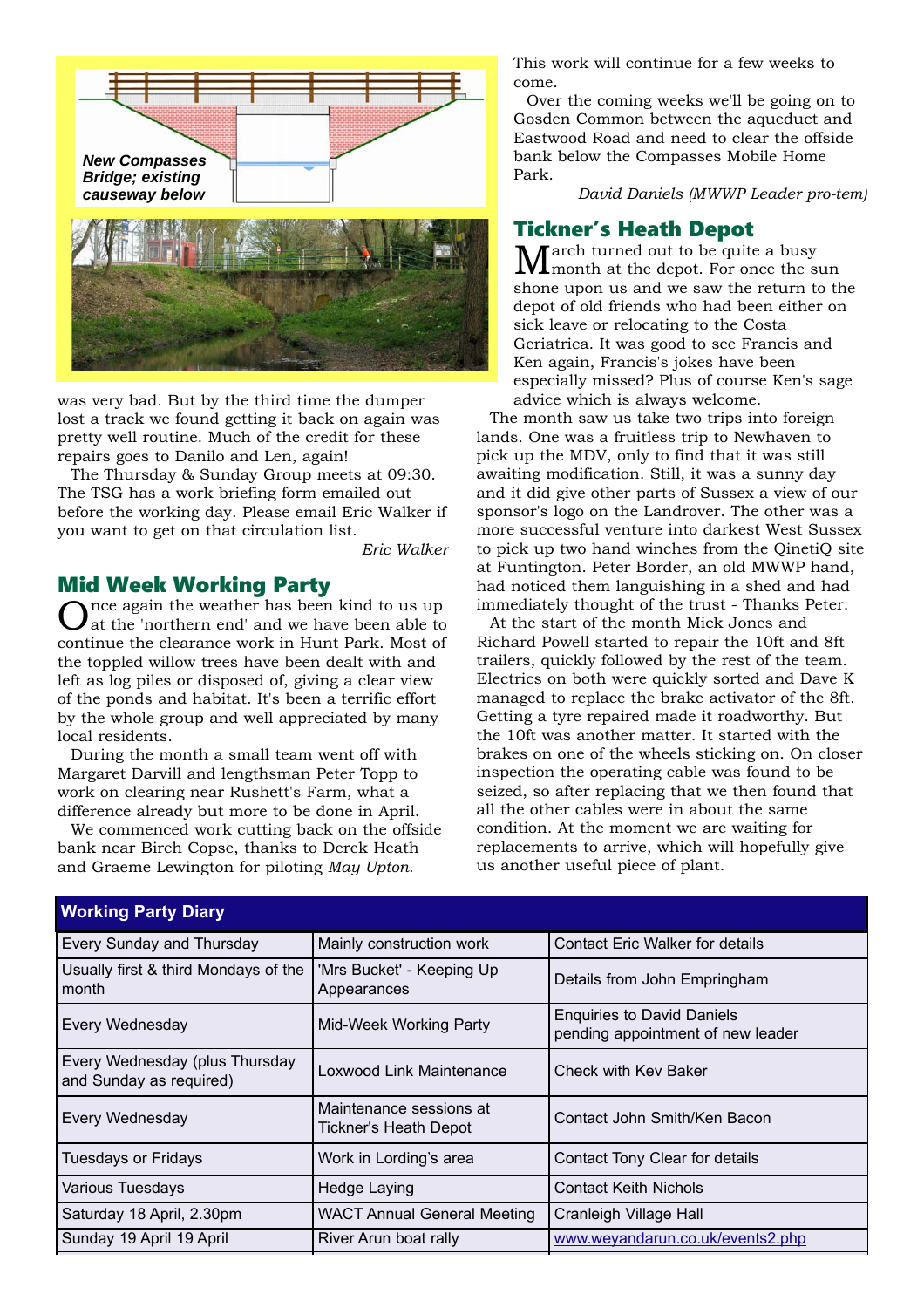We have also turned our attention to a matter which I for one have been putting off for some time and that is our mini tractor. For years now it hasn't had a serviceable battery, which hampered starting to say the least. So we dug deep into the depot float and bought a new one. The old girl was then serviced and now runs like new (well almost).

We also had a look at the shower unit as Dave K noticed a few faults when he last towed the beastie. Luckily all that was really needed was some more air in the tyres. All that is now required is for our resident gas expert, Kev Baker, to give the boiler the once over when his busy schedule permits and produce a gas safety certificate.

One other repair we were called upon to perform was to the outboard for the *May Upton* which had failed to come up to spec. Luckily we have quite a few spare at the depot which could be used during its absence in our workshop. Dave K again came up trumps and with the new bits provided we managed to get the motor back into working condition.

We have also had a visit from our friendly local 'bobbies' which had some of the team running for cover (only joking). They came to give us an update on what was happening in the local area. It was rather lucky really as they imparted some sensible suggestions on what features a new entrance gate should have.

So other than a spot of gardening around the depot - well jungle bashing really - and the manufacture of some back boards for canalside signs that's about it. Oh yes, I must mention the efforts of our resident strongman David Robson who manages to shift most heavy items into Danilo's trailer without sweating - gold star there.

Well that's about it for this month. All the best

*John Smith*

### Northern Working Party<br>
The NWP (including many from NWPG) spent

The NWP (including many from NWPG) spent eight days working on the summit section in the first week of March. The main task was to re-

profile and de-silt the section of canal from Tickner's Bridge through to the burnsite (as it is colloquially known and is where Dunsfold Park burn all their rubbish). This length comprising about  $500m^2$  area had been partly de-silted about two years ago by another contractor but needed further work to bring up to a good standard. For the task we had the use of two hired 13-ton excavators (one long reach), two large dumpers (one tracked), the Trust's own newly acquired 6 ton excavator and 3-ton dumper, plus drivers and assistants comprising eight volunteers.

The material was either deposited on the bank or removed to the burnsite (where the first Saturday was spent preparing the ground for receipt of silt). De-silting commenced on the Monday and continued through to Friday lunch with some late evening sessions used to maximise the use of expensive plant. Work became progressively more difficult past the burnsite due to the ingress of water from an airfield drain that comes across the canalside track created for the purpose of desilting. Also there is a short section that contains some of the largest and hardest lumps of concrete known to man.

We did manage to remove material from either side of the blockage but the water flow from the airfield needs to be piped direct onto the canal and the area allowed to dry out before more work takes place. Comparisons with the conditions at the Battle of the Somme are entirely appropriate although the machines were up to the job.

Following up the canal from Tickner's, the 6-ton excavator was used to tidy the banks and path ready for some top soil and re-seeding. The final and least enjoyable part of what was a very satisfying week was cleaning up the machines prior to return to the hire companies. Andy and Dave Evans copped for most of this along with Rob Nicholson and I do not exaggerate when I say that it took the best part of a day and half to clean all four items. And this was with the help of a petrol-powered pressure washer.

| <b>Name</b>                        | <b>Group/Project</b>                  | Tel                                     | e-mail                         |
|------------------------------------|---------------------------------------|-----------------------------------------|--------------------------------|
| <b>Julian Cheek</b>                | Maintenance coordination              | 01483 505566                            | julian_cheek@weyandarun.co.uk  |
| David Daniels /<br>Northern Office | Visiting working parties,<br>MWWP etc | 01483 505566 Mon-<br>Thurs 8.30-12.30pm | support@weyandarun.co.uk       |
| Vacant                             | Health & Safety Officer               |                                         | Volunteer required please      |
| <b>Eric Walker</b>                 | Loxwood Projects                      | 07717 855340                            | tsg@weyandarun.co.uk           |
| Vacant                             | <b>MidWeek Working Party</b>          |                                         | Contact David Daniels (above)  |
| John Empringham                    | Monday Group                          | 01483 562657                            | mondaygroup@weyandarun.co.uk   |
| <b>Kev Baker</b>                   | Loxwood Link                          | 02380 861074                            | loxwoodlink@weyandarun.co.uk   |
| John Smith                         | <b>Tickner's Depot</b>                | 01903 235790                            | depot@weyandarun.co.uk         |
| <b>Tony Clear</b>                  | Winston Group (Lordings)              | 01903 774 301                           | winstonsgroup@weyandarun.co.uk |
| <b>Keith Nichols</b>               | Hedge laying                          | 01403 753882                            | hedging@weyandarun.co.uk       |
| <b>Bill Nicholson</b>              | Northern working parties              | 01844 343 369                           | bill@nwpg.org.uk               |
| <b>Bill Thomson</b>                | <b>Working Party News</b>             | 01903 744767                            | bill_thomson@weyandarun.co.uk  |